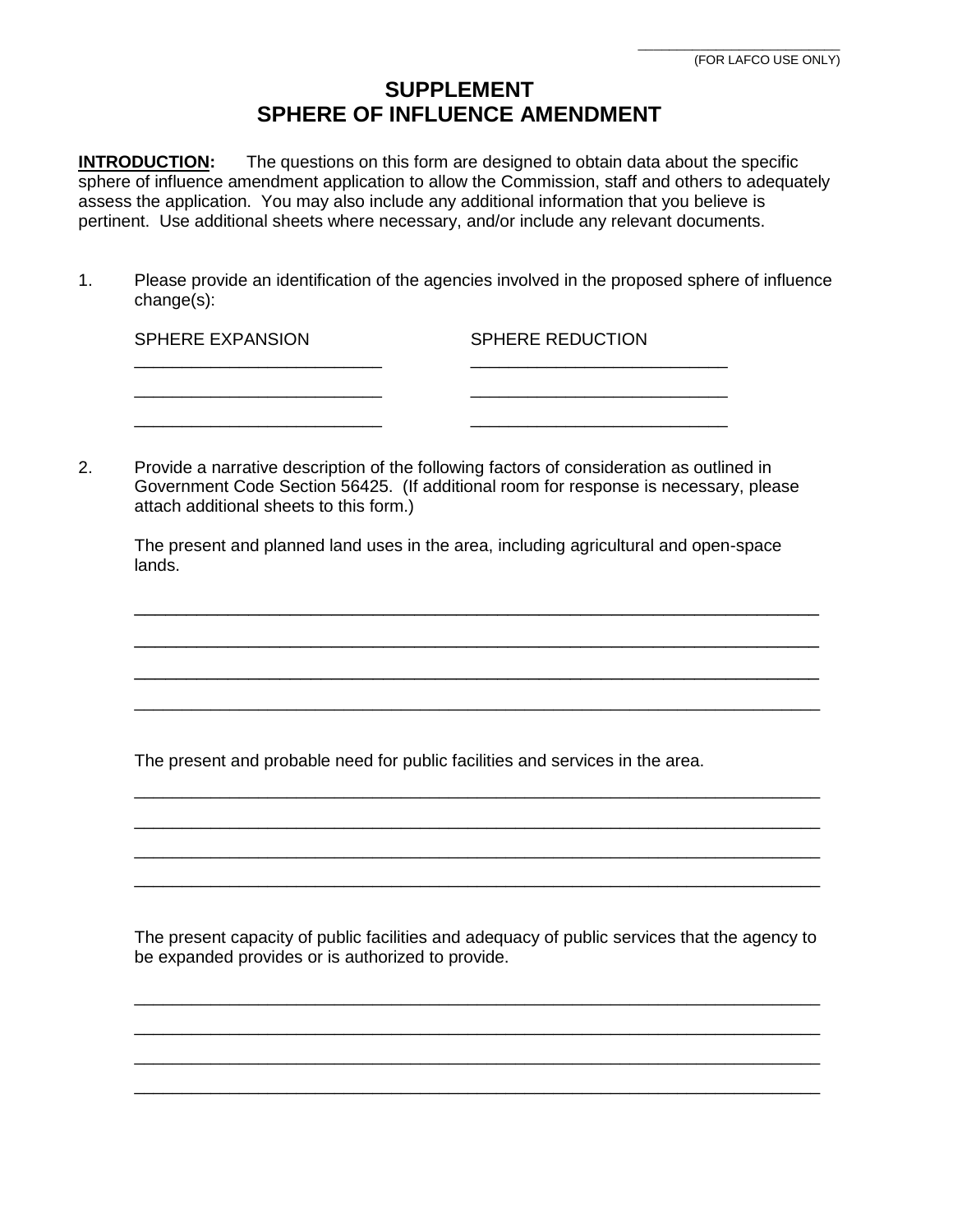The existence of any social or economic communities of interest in the area.

| The present and probable need for public facilities or services related to sewers, municipal |
|----------------------------------------------------------------------------------------------|
| and industrial water, or structural fire protection for any disadvantaged unincorporated     |
| community, as defined by Govt. Code Section 56033.5, within the existing sphere of           |
| influence.                                                                                   |

\_\_\_\_\_\_\_\_\_\_\_\_\_\_\_\_\_\_\_\_\_\_\_\_\_\_\_\_\_\_\_\_\_\_\_\_\_\_\_\_\_\_\_\_\_\_\_\_\_\_\_\_\_\_\_\_\_\_\_\_\_\_\_\_\_\_\_\_\_\_\_\_ \_\_\_\_\_\_\_\_\_\_\_\_\_\_\_\_\_\_\_\_\_\_\_\_\_\_\_\_\_\_\_\_\_\_\_\_\_\_\_\_\_\_\_\_\_\_\_\_\_\_\_\_\_\_\_\_\_\_\_\_\_\_\_\_\_\_\_\_\_\_\_\_ \_\_\_\_\_\_\_\_\_\_\_\_\_\_\_\_\_\_\_\_\_\_\_\_\_\_\_\_\_\_\_\_\_\_\_\_\_\_\_\_\_\_\_\_\_\_\_\_\_\_\_\_\_\_\_\_\_\_\_\_\_\_\_\_\_\_\_\_\_\_\_\_ \_\_\_\_\_\_\_\_\_\_\_\_\_\_\_\_\_\_\_\_\_\_\_\_\_\_\_\_\_\_\_\_\_\_\_\_\_\_\_\_\_\_\_\_\_\_\_\_\_\_\_\_\_\_\_\_\_\_\_\_\_\_\_\_\_\_\_\_\_\_\_\_

\_\_\_\_\_\_\_\_\_\_\_\_\_\_\_\_\_\_\_\_\_\_\_\_\_\_\_\_\_\_\_\_\_\_\_\_\_\_\_\_\_\_\_\_\_\_\_\_\_\_\_\_\_\_\_\_\_\_\_\_\_\_\_\_\_\_\_\_\_\_\_\_ \_\_\_\_\_\_\_\_\_\_\_\_\_\_\_\_\_\_\_\_\_\_\_\_\_\_\_\_\_\_\_\_\_\_\_\_\_\_\_\_\_\_\_\_\_\_\_\_\_\_\_\_\_\_\_\_\_\_\_\_\_\_\_\_\_\_\_\_\_\_\_\_ \_\_\_\_\_\_\_\_\_\_\_\_\_\_\_\_\_\_\_\_\_\_\_\_\_\_\_\_\_\_\_\_\_\_\_\_\_\_\_\_\_\_\_\_\_\_\_\_\_\_\_\_\_\_\_\_\_\_\_\_\_\_\_\_\_\_\_\_\_\_\_\_ \_\_\_\_\_\_\_\_\_\_\_\_\_\_\_\_\_\_\_\_\_\_\_\_\_\_\_\_\_\_\_\_\_\_\_\_\_\_\_\_\_\_\_\_\_\_\_\_\_\_\_\_\_\_\_\_\_\_\_\_\_\_\_\_\_\_\_\_\_\_\_\_

3. If the sphere of influence amendment includes a city sphere of influence change, provide a written statement of whether or not agreement on the sphere change between the city and county was achieved as required by Government Code Section 56425. In addition, provide a written statement of the elements of agreement (such as, development standards, boundaries, zoning agreements, etc.) (See Government Code Section 56425)

\_\_\_\_\_\_\_\_\_\_\_\_\_\_\_\_\_\_\_\_\_\_\_\_\_\_\_\_\_\_\_\_\_\_\_\_\_\_\_\_\_\_\_\_\_\_\_\_\_\_\_\_\_\_\_\_\_\_\_\_\_\_\_\_\_\_\_\_\_\_\_\_ \_\_\_\_\_\_\_\_\_\_\_\_\_\_\_\_\_\_\_\_\_\_\_\_\_\_\_\_\_\_\_\_\_\_\_\_\_\_\_\_\_\_\_\_\_\_\_\_\_\_\_\_\_\_\_\_\_\_\_\_\_\_\_\_\_\_\_\_\_\_\_\_ \_\_\_\_\_\_\_\_\_\_\_\_\_\_\_\_\_\_\_\_\_\_\_\_\_\_\_\_\_\_\_\_\_\_\_\_\_\_\_\_\_\_\_\_\_\_\_\_\_\_\_\_\_\_\_\_\_\_\_\_\_\_\_\_\_\_\_\_\_\_\_\_ \_\_\_\_\_\_\_\_\_\_\_\_\_\_\_\_\_\_\_\_\_\_\_\_\_\_\_\_\_\_\_\_\_\_\_\_\_\_\_\_\_\_\_\_\_\_\_\_\_\_\_\_\_\_\_\_\_\_\_\_\_\_\_\_\_\_\_\_\_\_\_\_

4. If the sphere of influence amendment includes a special district sphere of influence change, provide a written statement: (a) specifying the function or classes of service provided by the district(s) and (b) specifying the nature, location and extent of the functions or classes of service provided by the district(s). (See Government Code Section 56425(i))

\_\_\_\_\_\_\_\_\_\_\_\_\_\_\_\_\_\_\_\_\_\_\_\_\_\_\_\_\_\_\_\_\_\_\_\_\_\_\_\_\_\_\_\_\_\_\_\_\_\_\_\_\_\_\_\_\_\_\_\_\_\_\_\_\_\_\_\_\_\_\_\_ \_\_\_\_\_\_\_\_\_\_\_\_\_\_\_\_\_\_\_\_\_\_\_\_\_\_\_\_\_\_\_\_\_\_\_\_\_\_\_\_\_\_\_\_\_\_\_\_\_\_\_\_\_\_\_\_\_\_\_\_\_\_\_\_\_\_\_\_\_\_\_\_ \_\_\_\_\_\_\_\_\_\_\_\_\_\_\_\_\_\_\_\_\_\_\_\_\_\_\_\_\_\_\_\_\_\_\_\_\_\_\_\_\_\_\_\_\_\_\_\_\_\_\_\_\_\_\_\_\_\_\_\_\_\_\_\_\_\_\_\_\_\_\_\_ \_\_\_\_\_\_\_\_\_\_\_\_\_\_\_\_\_\_\_\_\_\_\_\_\_\_\_\_\_\_\_\_\_\_\_\_\_\_\_\_\_\_\_\_\_\_\_\_\_\_\_\_\_\_\_\_\_\_\_\_\_\_\_\_\_\_\_\_\_\_\_\_

- 5. For any sphere of influence amendment either initiated by an agency or individual, or updated as mandated by Government Code Section 56425, the following service review information is required to be addressed in a narrative discussion, and attached to this supplemental form (See Government Code Section 56430):
	- a. Growth and population projections for the affected area.